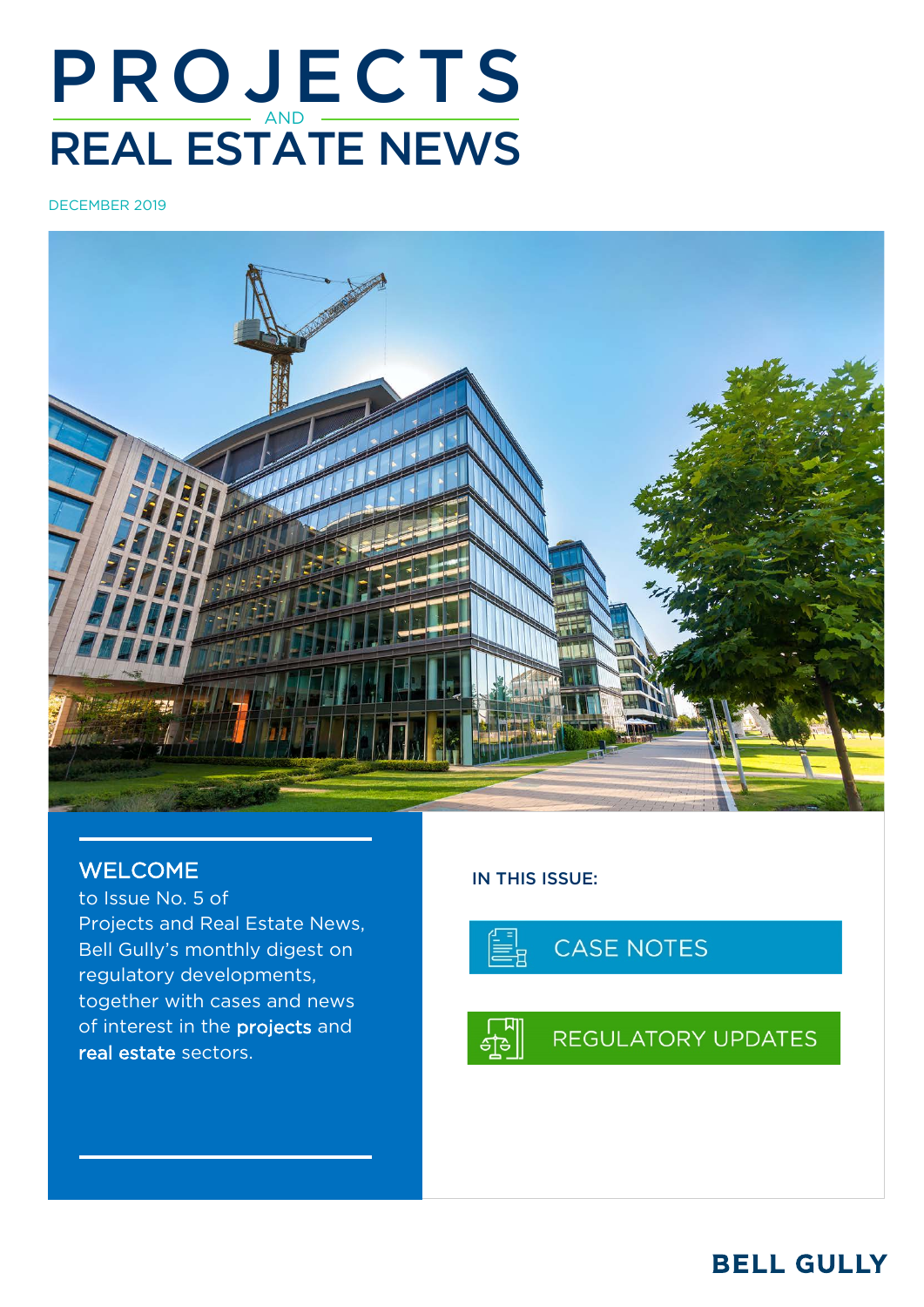# **CONTENTS**

<span id="page-1-0"></span>CONTENTS

### \* [REAL ESTATE](#page-2-1)

• [Body corporate managers and committee members and their duty of care](#page-2-2)

#### **[PROJECTS](#page-3-0)**

• Disagreement [with an adjudicator's decision under the Construction](#page-3-1)  [Contracts Act](#page-3-1)

| <b>Regulatory Updates</b> |  |
|---------------------------|--|
|---------------------------|--|

#### **\* [REAL ESTATE](#page-4-1)**

• Significant real estate-related [legislative initiatives planned for 2020](#page-4-2)

#### **[PROJECTS](#page-3-0)**

• [New tool to levy landowners to fund infrastructure projects](#page-5-0)

#### Need more information?

Projects and Real Estate News is a monthly digest on regulatory developments, together with cases and news of interest in the projects and real estate sectors.

For more information, please contact [Sonia Ng,](mailto:Sonia.ng@bellgully.com) or your usua[l Bell Gully contact,](mailto:https://www.bellgully.com/our-people) or visit our [website.](http://www.bellgully.com/)

Disclaimer: This publication is necessarily brief and general in nature. Any case summary may only discuss some, not all, aspects of a case. You should seek professional advice before taking any action in relation to the matters dealt with in this publication. Links to third party websites in this publication are not monitored or maintained by Bell Gully. We do not endorse these websites and are not responsible for their content. We accept no responsibility for any damage or loss you may suffer arising out of access to these websites. Please read all copyright and legal notices on each website prior to downloading or printing items to ensure that such actions are permitted under the third party website's copyright notices, legal notices and/or terms of use.

#### PAGE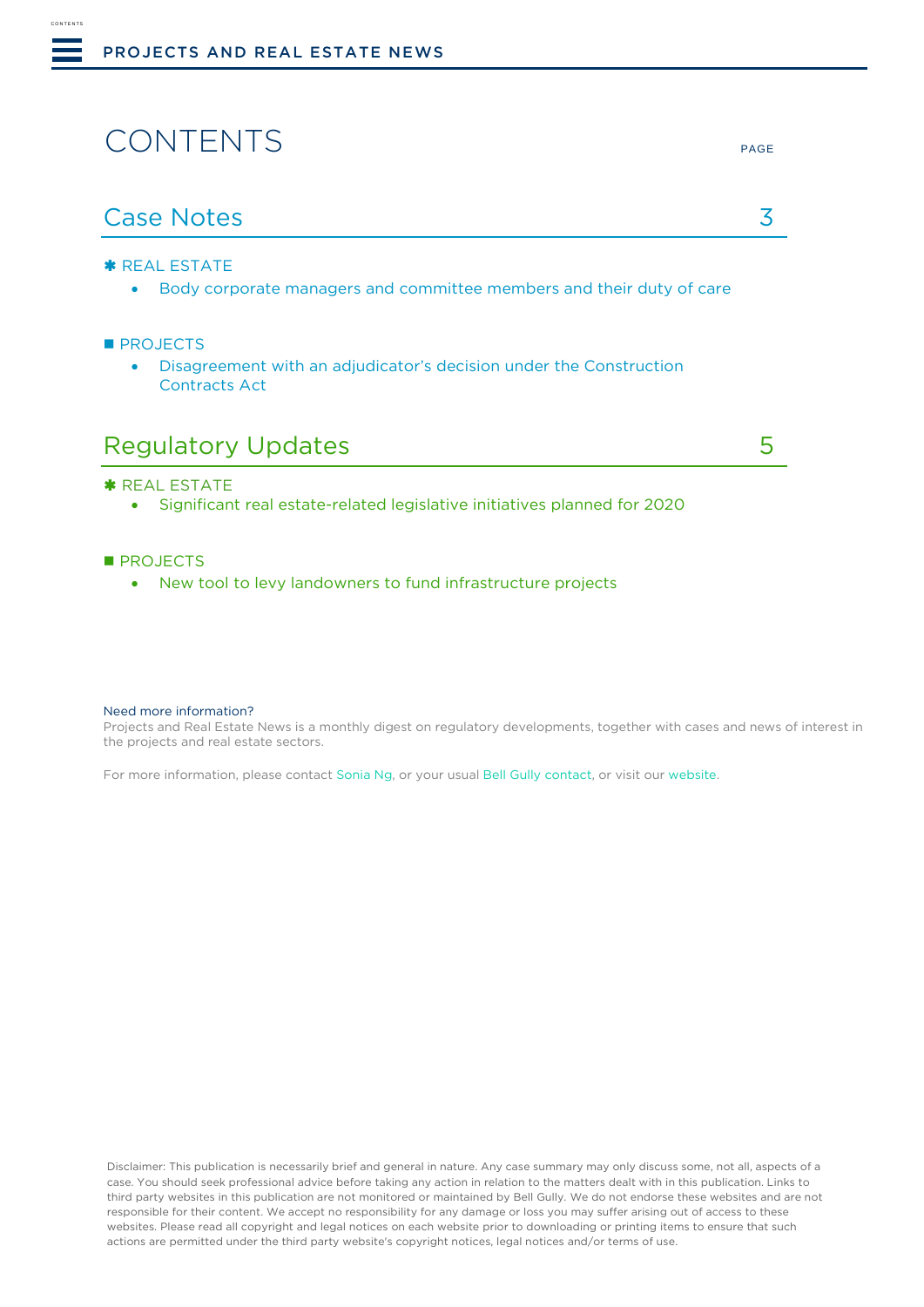# <span id="page-2-1"></span><span id="page-2-0"></span>**CASE NOTES**

### \* REAL ESTATE

### <span id="page-2-2"></span>Body corporate managers and committee members and their duty of care Singh v Boutique Body Corporates Limited [2019] NZHC 1707

In summary: The issue of whether, and to what extent, body corporate managers and body corporate committee members owe a duty of care to individual owners in a unit title development is not explored often in New Zealand courts.

This decision highlights the limited recourse that individual owners in a unit title development have against the conduct of the body corporate manager and alleged negligence of body corporate committee members. Shortfalls in the law regulating body corporate managers' standard of conduct has already been recognised, with calls for reforming the sector by lobby groups such as the [Unit Title Working Group,](https://www.adls.org.nz/for-the-profession/news-and-opinion/2019/10/25/pressure-builds-on-govt-to-fix-the-unit-titles-act/) and National MPs Judith Collins and Nikki Kaye's [attempted introduction of a bill](https://www.parliament.nz/en/pb/bills-and-laws/proposed-members-bills/document/52HOH_MEMBILL127_1/unit-titles-strengthening-body-corporate-governance-and) this year to, amongst other matters, strengthen body corporate governance and increase the professionalism and standards of body corporate managers. The bill has not been progressed further by the government and has been introduced as a private member's bill at this stage.

Relevant facts: Ms Singh was one of the owners in a unit title development in Auckland. Weathertightness defects in the development were discovered. The body corporate sued those it alleged were responsible for the defects and settled, but the settlement funds were insufficient to meet the remedial costs.

The body corporate applied to the court under section 74 of the Unit Titles Act 2010 (UTA) to approve a scheme whereby the body corporate would levy the unit owners to meet the shortfall of the remedial costs. The court approved the scheme.

The body corporate delegated its duties and powers to the body corporate committee, which contracted with Boutique Body Corporates Limited (BBCL) to carry out those duties. BBCL's duties included advising and assisting the committee to administer its powers under the scheme.

Ms Singh had, since 2017, disputed (unsuccessfully) the levies raised to cover the remediation shortfall. In this proceeding she raised three causes of action:

- a) failure by BBCL and the committee members to supply adequate reports as required by the scheme;
- b) negligence by BBCL in advising and assisting the body corporate and the committee in administering the scheme; and
- c) gross negligence or wilful misconduct by the committee members in administering the scheme.

BBCL and the committee members in turn argued that Ms Singh had no reasonably arguable cause of action and the proceedings were an abuse of process. They applied to the court to strike out Ms Singh's claims.

#### Failure by the body corporate and committee members to supply adequate reports under the scheme

The scheme as approved under section 74 of the UTA gave unit owners substantial rights to information about the repairs and costs, which Ms Singh as a unit owner could enforce. However, the court noted that it was the body corporate alone that had the duty of disclosure. As a result, Ms Singh's first cause of action failed on the ground that she can only enforce those rights against the body corporate, not BBCL nor the committee members.

## Negligence claim against BCCL: Did the body corporate manager owe a duty of care to individual owners?

In respect of Ms Singh's negligence claim against BBCL, the court found that in general, the body corporate manager assumed a duty of care only to the body corporate, not to individual owners.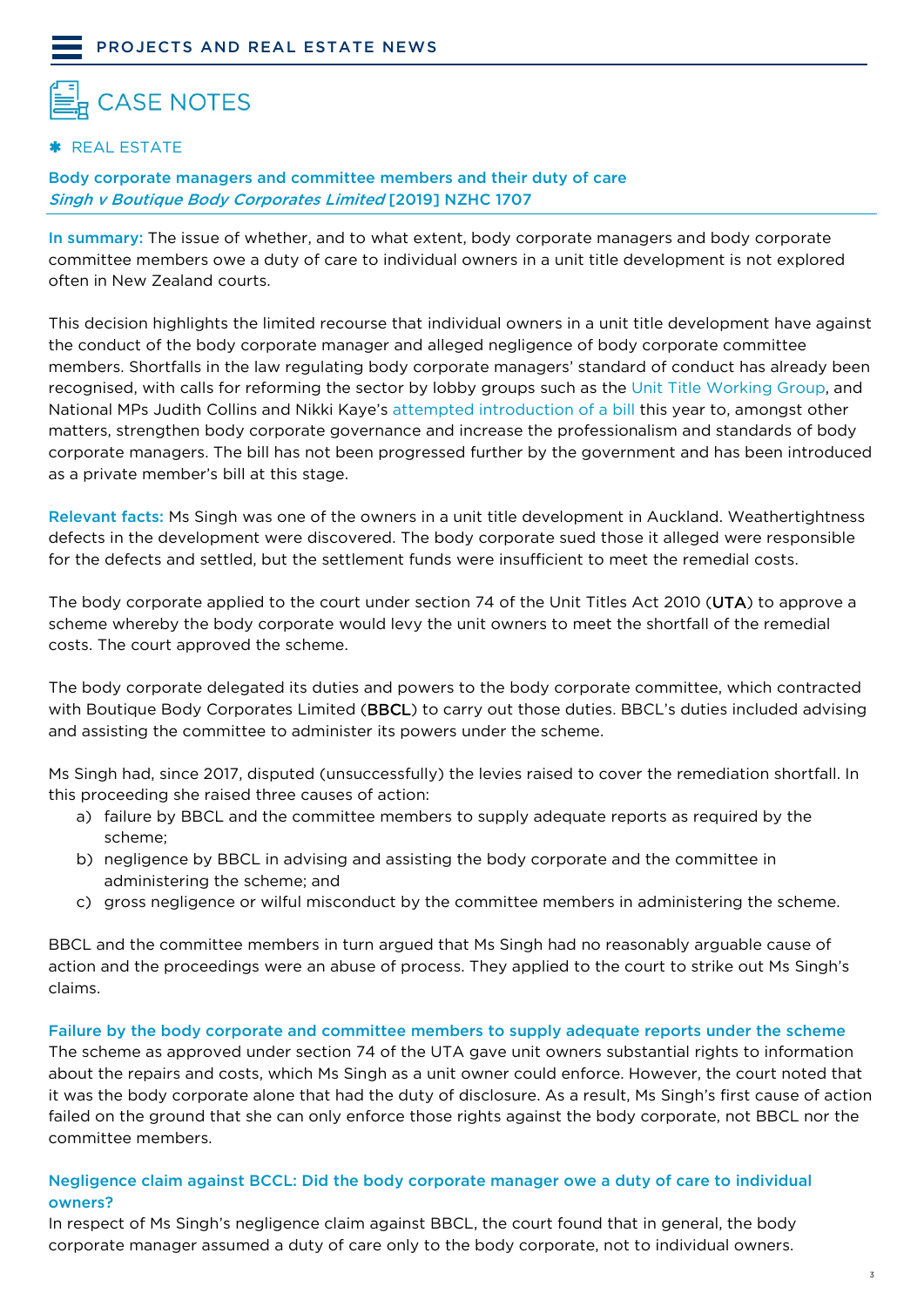This was because differences in opinion between members of a body corporate are common, and the body corporate manager could not be expected to cater and be responsible for every point of view. The provisions in the UTA makes it clear that decisions are made by the body corporate as a whole (by votes in general meetings or committees with delegated authority), not by individual owners.

In this context there are strong policy reasons to support the view that unless evidence to the contrary is present, a body corporate manager does not owe a duty of care to individual owners. To hold a body corporate manager to account would require the body corporate itself bringing the cause of action.

Ms Singh's negligence claim against BBCL was therefore struck out because the court found no evidence that BBCL assumed a duty of care to her personally.

### Gross negligence/ wilful misconduct claim against committee members: Did the committee members owe a duty of care to individual owners?

The court noted that ordinarily, committee members do not owe a duty of care to individual owners. The committee members were appointed by the body corporate as a whole and were its agents. An individual owner could hardly take the committee to task for a decision approved by the body corporate, as those decisions are decided on the vote of the majority in general meetings.

The court considered that committee members do owe duties to the body corporate, and only the body corporate has standing to sue the committee for breach of those duties. This general position is subject to exceptions: unit owners may have personal claims against the committee members if the committee's decision is ultra vires (acting beyond one's legal power or authority) or illegal.

Ms Singh's claim did not allege the committee members made a decision that was ultra vires or illegal. Accordingly, her negligence claim against the committee members was also struck out.

#### The takeaways:

- As a general rule, body corporate managers owe a duty of care to the body corporate as a whole, not to individual owners. A body corporate can hold the manager to account but the decision to do so would need to be approved by a majority vote in a general meeting or by those acting with the body corporate's delegated authority.
- As a general rule, body corporate committee members owe a duty of care to the body corporate, and individual owners may have a personal claim against the committee only under limited grounds, such as where the committee members' decision was ultra vires or illegal.
- As a result, if an individual owner wishes to allege breach of a duty of care, they must prove that the body corporate manager and/or the committee members had assumed responsibility to them personally.

Bell Gully advises regularly on all aspects of real estate law, including unit title matters. Please contact one of our real estate lawyers if you have an issue that requires attention – we would be happy to assist.

<span id="page-3-0"></span>**PROJECTS** 

<span id="page-3-1"></span>Disagreement with an adjudicator's decision under the Construction Contracts Act Target Painters & Decorators Limited v Fehl [2019] NZHC 3237

Practical points: A party who disagrees with an adjudicator's decision under the Construction Contracts Act 2002 (CCA) can either submit the underlying merits of the dispute to binding resolution through litigation or arbitration or apply for judicial review on the grounds of jurisdictional error or procedural errors. The courts are generally reluctant to disturb an adjudicator's determination of a dispute by judicial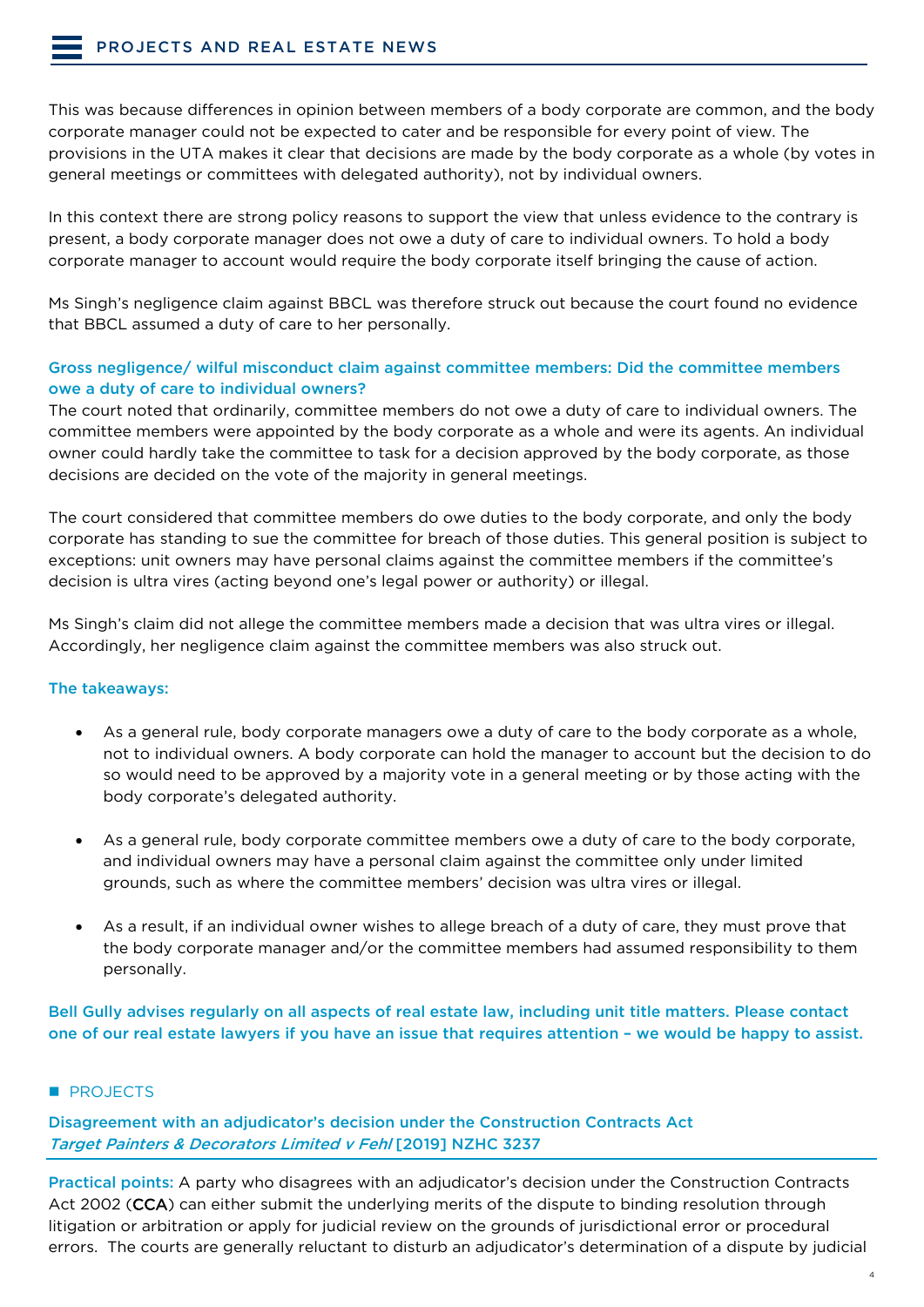# [PROJECTS AND REAL ESTATE NEWS](#page-1-0)

review. Applications have been available in cases where there had been a significant breach of natural justice in the way the adjudication was conducted or error of the law. There is a high hurdle to persuade the Court to intervene through judicial review.

The courts rarely grant relief through judicial review out of deference for the statutory intention for the CCA scheme to be a "pay now, argue later" process. That is, adjudication is not the final forum for dispute determination but rather a provisional process designed to facilitate payments so that cash flow can continue for a project. The courts are therefore generally reluctant to intervene in adjudication determinations.

Relevant facts: Target and Omid are painting contractors. They entered into a construction contract whereby Omid agreed to undertake work as a subcontractor for Target in three apartment development projects.

Disputes arose a few months after the contract was entered into. Omid served a notice of adjudication in relation to the disputes on Target. Mr Fehl was an adjudicator who served a document purporting to be a notice accepting the appointment (the acceptance notice) as an adjudicator in this dispute. The acceptance notice was not in the prescribed form. Target asked for more time to respond but did not object to the process going forward.

Mr Fehl issued a determination holding that Target was liable to pay Omid the sum of approximately \$75,000 plus GST within five days of receipt of the determination. Omid issued a statutory demand against Target the following day. Target applied to the court to set aside the statutory demand on the basis that the adjudicator's decision was disputed.

Target's primary ground of judicial review was the adjudicator's acceptance notice was not in the form prescribed under the CCA. Specifically, the acceptance notice required payment of security for the adjudicator's costs in the dispute.

The Court found that the acceptance notice was flawed because it should not make the adjudicator's acceptance of the appointment conditional on payment of security for costs.

The Court nevertheless dismissed Target's application for judicial review because the error was immaterial. The Court concluded that the error was immaterial because Target was aware of Omid's claim, had an opportunity to participate, and acquiesced to the refusal of its requested adjournment of the adjudication. The Court therefore considered there was no procedural or substantive unfairness sufficient to justify setting aside the adjudication application. The Court was also fortified in reaching this view by the fact that the CCA expressly provides that an adjudicator's notice is of "no effect" if a notice fails to confirm that the adjudicator meets the eligibility criteria under the CCA. The notice in this case provided the necessary confirmation to avoid invalidity under the CCA.

Bell Gully has lawyers with specialist experience in construction law and procurement projects. Please feel free to contact one of our team if you need assistance with a construction law related matter.

<span id="page-4-0"></span>

#### <span id="page-4-1"></span>\* REAL ESTATE

<span id="page-4-2"></span>Significant real estate-related legislation initiatives planned for 2020

The Government has a busy programme planned for 2020 in terms of legislative initiatives. The reforms planned to laws affecting the real estate sector in the next year include: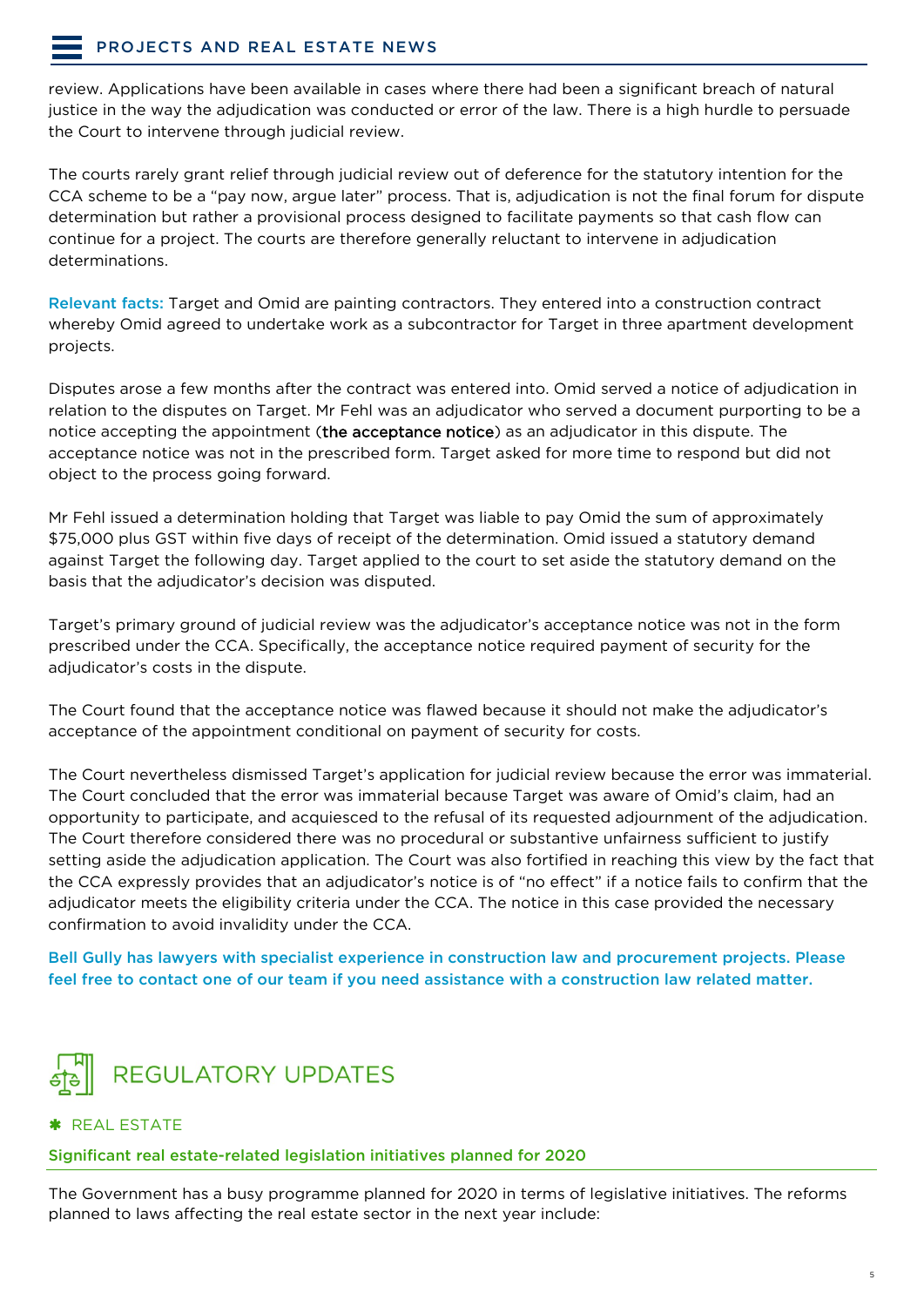- Overseas investment: A new "national interest" test to screen investments that "pose a significant risk to national security or public order". A "call in" power to apply to the sale of strategically important assets, such as investments in significant media entities if they are likely to damage national security or democracy. Red tape around the consent process to be reduced, including by setting specific application timeframes and exempting some low risk transactions, such as companies that are majority owned and controlled by New Zealanders. For more details on these proposals, please [click here to read Bell Gully's commentary.](https://www.bellgully.com/publications/government-to-introduce-a-national-interest-test-to-the-overseas-investment-regime)
- Resource Management Act 1991 review: This year the Government announced a two-stage approach to reforming the resource management sector.

Stage 1, addressing discrete issues with the Resource Management Act 1991 (RMA), is now underway with the Resource Management Amendment Bill now at select committee stage in Parliament. The bill aims to improve RMA processes and enforcement provisions.

Stage 2 involves a much more comprehensive review of the RMA to address "widespread criticism that the resource management system is not fit for purpose" (as stated in a [cabinet paper](https://www.mfe.govt.nz/sites/default/files/media/RMA/cabinet-paper-comprehensive-review-rm-system-scope-process.pdf) from the Office of the Minister for the Environment). A panel was formed to initiate this review and the panel has now [published an issues and options paper](https://www.mfe.govt.nz/sites/default/files/media/RMA/comprehensive-review-of-the-resource-management-system-opportunities-for-change-issues-and-options-paper.pdf) titled "*Transforming the resource management* system: Opportunities for change". Comments on the paper are accepted until 3 February 2020. The panel is required to issue a final report on the reform proposals by mid-2020.

- Residential tenancy laws: A bill is expected to be introduced in the first half of 2020 to make amendments to residential tenancy laws. The amendments include making it illegal for landlords to terminate periodic tenancies unless they use one of several specified reasons in the new legislation, longer notice periods if landlords wishes to terminate a periodic tenancy, and allowing landlords to increase the rent only once every 12 months (currently it is once every 6 months).
- Land Valuations Proceedings Bill: A bill to re-enact the Land Valuations Proceedings Act 1948 (the Act) in modern form without changing the substance of the law. This bill is part of the Government's 2018-2020 revision programme. The Act deals with objections relating to property valuations undertaken by district councils and the taking of land under the Public Works Act 1981. An [exposure draft](http://www.pco.govt.nz/assets/Uploads/legislative-documents/lvpb/exposure-draft-lvpb.pdf) of the bill was released and feedback on it is accepted until 28 February 2020.

# **PROJECTS**

#### <span id="page-5-0"></span>New tool to levy landowners to fund infrastructure projects

A new tool to help councils fund infrastructure could mean some housing developments happen a decade earlier than currently planned, Urban Development Minister Phil Twyford announced.

The tool reflects concerns from developers that efforts to develop land, particularly in high growth areas such as Auckland and Hamilton, are obstructed by a lack of supporting infrastructure. Council access to funding was viewed as the main bottleneck to getting that infrastructure – typically water, roading and community amenities – built.

The tool will provide for the ability to ring-fence infrastructure projects from the relevant council's balance sheet, so that there is no financial or moral recourse to the council if the project fails.

The other core elements of the tool include the ability for finance for the infrastructure project to be raised by a special purpose vehicle (SPV). The SPV could raise finance for the project by collecting a multi-year levy to repay the finance, and contract for the delivery of the infrastructure.

The levy would be paid by those who are expected to benefit from the infrastructure. The council will collect the levy on the SPV's behalf, via the council's normal rates collect mechanisms. The timeframe for the levy is expected to typically last between 25-50 years, and ends once the infrastructure is paid for.

A Government support package would cover certain tail risks that can't be managed by either the SPV or the local authority. Infrastructure assets built using the tool would transfer to the relevant public body (the council in most cases), which will be responsible for ongoing operation and maintenance of the assets.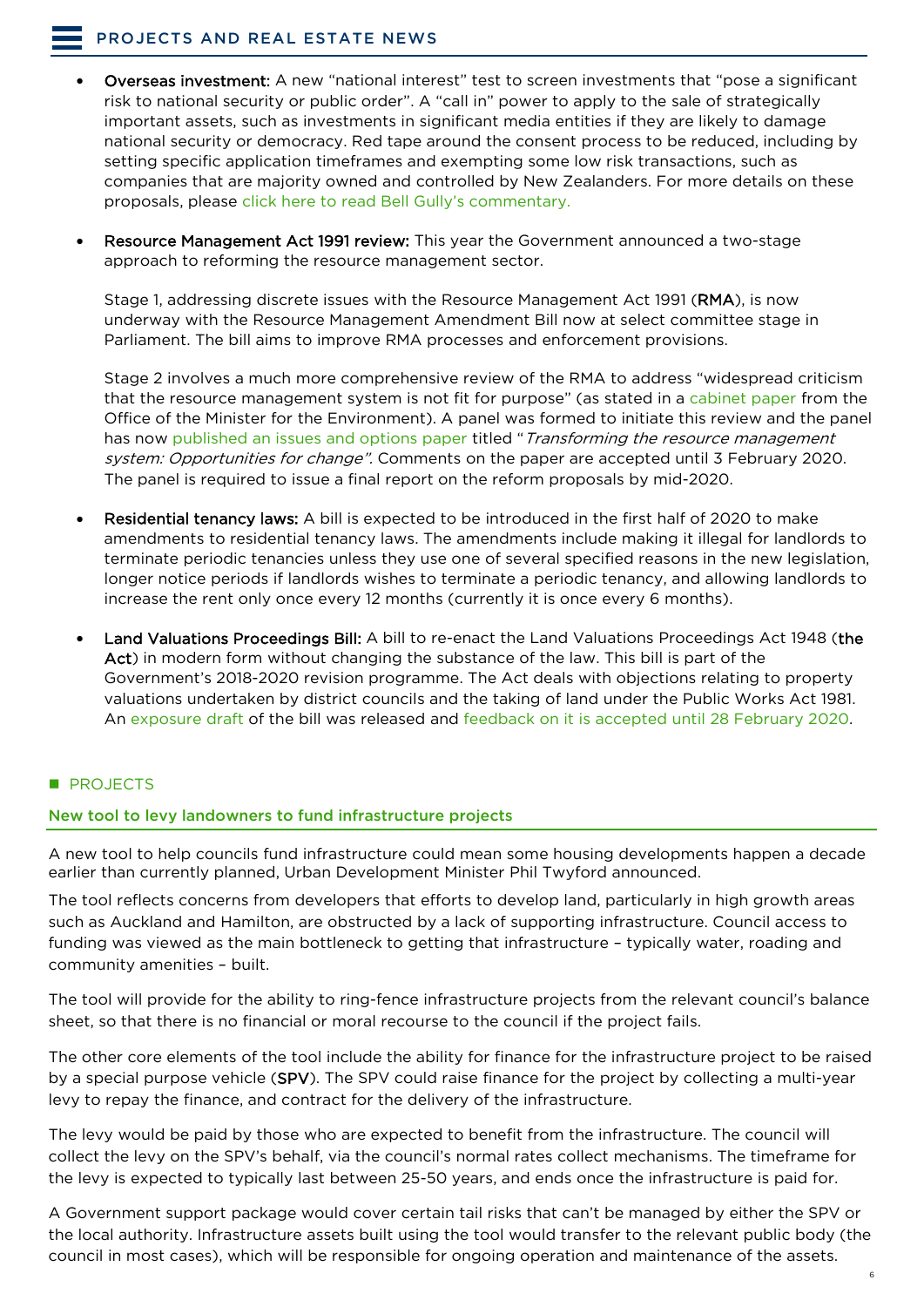# [PROJECTS AND REAL ESTATE NEWS](#page-1-0)

An example of where this model had already been applied was the Milldale development in the north of Auckland. A Crown Infrastructure Partners SPV was used in 2018 to raise around \$50 million to fund infrastructure. The levy is to be paid by landowners over 30 years to the Auckland Council, which collects it on behalf of the SPV.

At Milldale, this approach was negotiated with the landowner. To overcome the impracticalities of negotiation with a large number of landowners, the Government intends by mid-2020 to pass legislation enabling the new tool.

[Click here](https://www.beehive.govt.nz/release/new-infrastructure-funding-tool-build-housing-developments-faster) for the Government's press release

Bell Gully's projects and real estate team is across the current developments and trends in the industry. If you have an issue related to construction or real estate law that requires attention, we would be happy to assist.

#### BELL GULLY PROJECTS AND REAL ESTATE TEAM



Andrew Petersen **PARTNER** 

ppi +64 9 916 8622 мов+64 21 684 533 andrew.petersen@bellgully.com



Jane Holland PARTNER

ppi +64 9 916 8983 мов+64 21 706 129 jane.holland@bellgully.com



David Chisnall PARTNER

ppi +64 4 915 6966 мов+64 27 594 8505 david.chisnall@bellgully.com



lan Becke **PARTNER** 

DDI +64 9 916 8795 мов +64 21 804 096 ian.becke@bellgully.com



Karl Anderson PARTNER

DDI +64 9 916 8845 мов+64 21 661 726 karl.anderson@bellgully.com